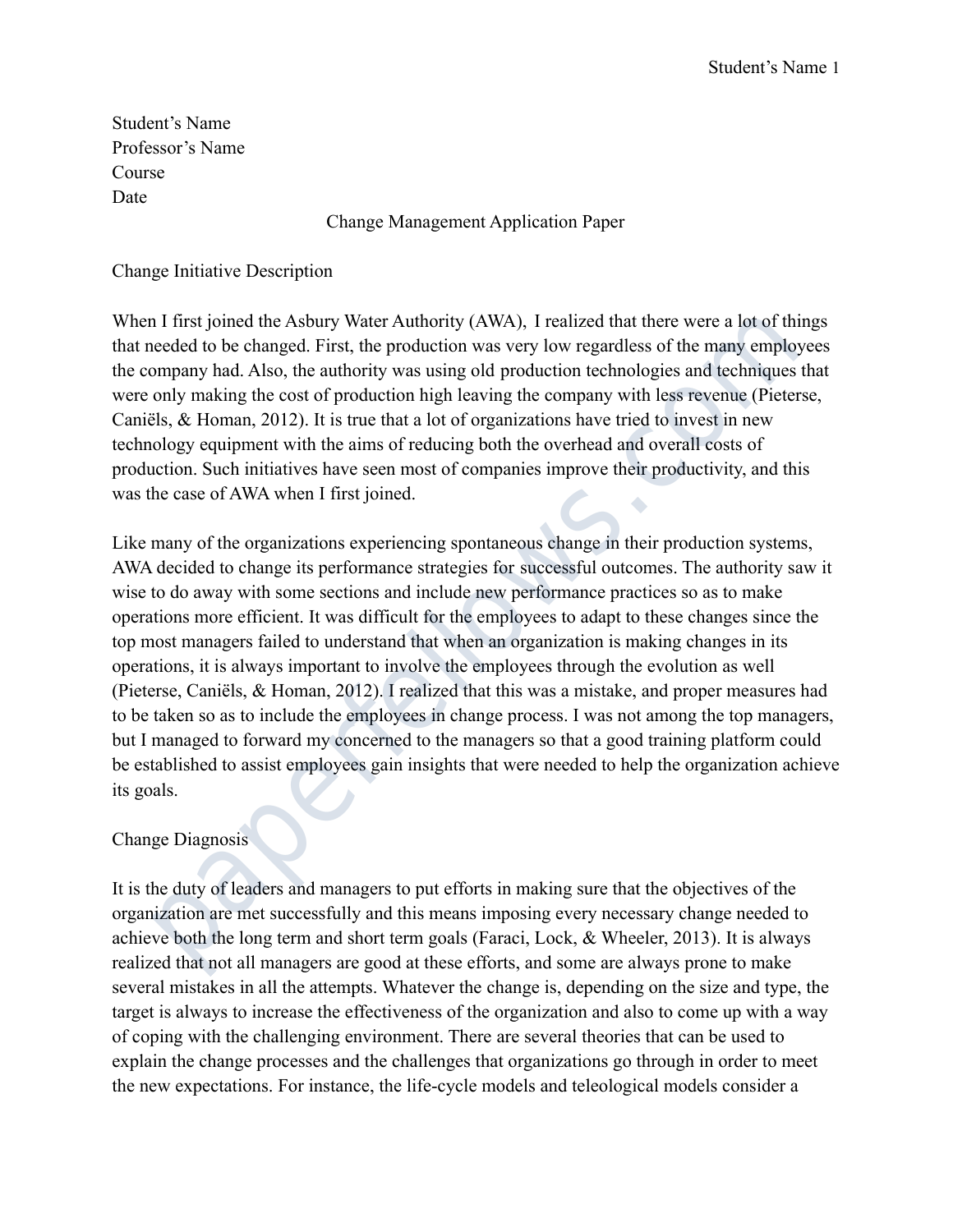change as a set of objective that can evolve and the results be improved through new inventions (Faraci, Lock, & Wheeler, 2013). Also, there is the dialectical theory that makes an assumption that change happens when unrelated values or events acquire sufficient power to defy a status quo.

It is always important to learn how the organization works in order to understand the reason for change. Similarly, it is necessary to understand how the change should be undertaken so that the organization is able to continue with its normal operations. The major part of understanding is the employees' readiness to adapt to the change and continue with the company's operations (Pieterse, Caniëls, & Homan, 2012). The ability to adapt and perform becomes the major determinant for successful application of the change. Following these demands, I thought of a change diagnostic tool that could be used to capture the changes needed to achieve the desired objective. Through my help, the organization was able to come up with an examining instrument that could be administered before the change. The first step was to take the change through a modification stage so that the authority could determine if the members were ready to embrace these changes. It was also important for the managers to determine the areas that needed to be handled to eliminate the challenges that may arise in the course of systems implementation. To have a successful change plan, the managers must be able to predict and diagnose the importance of change. I researched on the theories that would help in change management. In my research, I found out that there are stages that are involved in organizational change (Cameron, et al, 2005). Therefore, the challenge our organization faced arose from the fact that we did not realize that each of these stages had a crisis that needed to be managed. At the Asbury Water Authority (AWA), we realized that the organizational diagnosis was the efficient way through which we could know the gaps that existed between our current market and production situation and the objectives regarding the performance planning as well as process that could be used to achieve the major operational goals. Before the change, the business culture allowed employees at Asbury Water Authority to follow a chain of command whereby one could only report to the Head of his department. This means that the process of decision making was left in the hands of senior staffs, hence making it difficult for the junior staffs to propose an idea and implement it even if it was for the good of the company. It was difficult for me to raise a concern on the specific areas that needed change for the fear of getting into with the top managers. mpapey ser casemess to adapt to the change and commune with the company is operator<br>trace, Canicles, & Homan, 2012). The ability to adapt and perform becomes the major<br>minant for successful application of the change. Follo

When I decided to present my ideas as far as the change process is concerned, I realized that our department manager was very friendly and open to new ideas. We held a meeting on how best the organization could shift from the old production systems to a system that creates a platform for open communication between employees and their team managers. In our discussion, it was necessary to let the manager know that we needed to understand the organization's current culture before undertaking the change. It was obvious that top-level managers lacked good understand of what usually happens at every level of management. Using an interpretive system, I got the information about the organization's current values, the strengths and weaknesses of its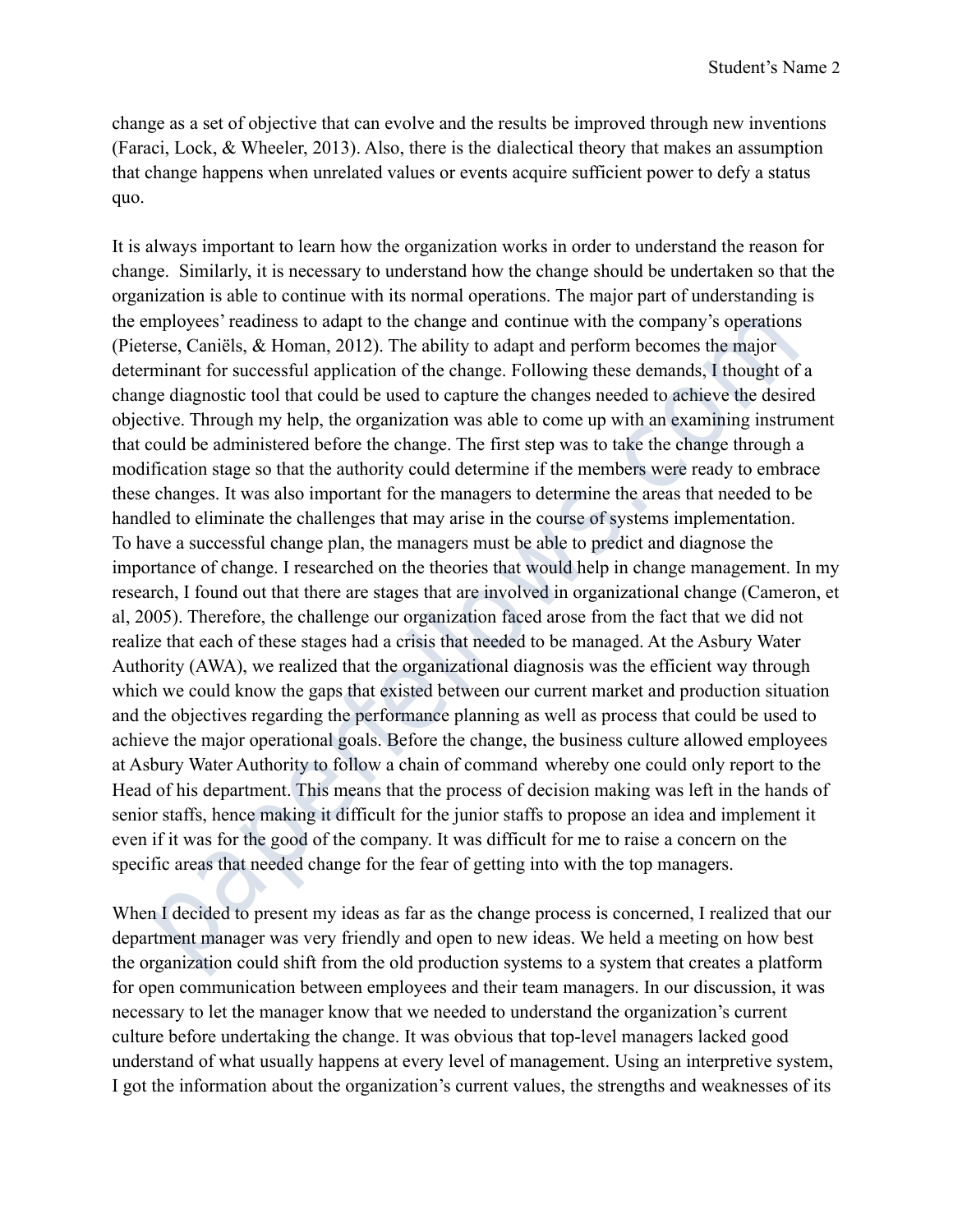operations and the areas where the organization was receiving negative results. This particular information was to help in understanding the discrepancies between our production level and the production needed to serve our clients effectively. I decided to assess the situation thoroughly to come up with the recommendations on how to decrease the negative values that hindered the full performances of the employees and to come up with the solutions which could increase the production at lower costs.

After I had provided the manager with the evidences on the gaps that needed adjustments, it was now time to begin working on the goals that the organization had set to achieve. The achievement of these goals could only be possible if the company invested quality time, funds, and efforts from the employees. Since change does not happen immediately, there were steps which could be taken to shape the organization. The first step was to have a discussion with the managers, employees, and general staff members. Through the discussion, we realized that our organization had a lot of experienced employees, but their voices could not be heard because they lacked the freedom to participate in some of the decisions the organization makes. This brought us to the notion that managers needed to understand the goals and experiences of the employees so that it would be easy to determine the processes that would generate positive result. The second issues was that managers, before implementing any change, should analyze the disadvantages of the change since some of the elements may not work effectively with every organization depending on the business culture. It was also important that we recognized the obstacles to change and found a way to prevent or eliminate the barriers to the change process. Change is inevitable but may result into negative effects if an organization fails to embrace it. One of the negative impacts of not embracing change is that it will lower the morale of the staff members. This can spread in the entire organization leading to low level of production. The second thing is that when the employees resist change, they will lose their focus on performing their daily duties hence reduction in the level of efficiency within the organization. Lastly, resistant to change can lead to a disruptive environment due to commotions among the staff members. Such instances are known to cause unrest among other staff members thereby reducing the spirit of teamwork (Cummings, et al., 2014). These are the reasons why I proposed to the manager to have a talk with the staff members and educate them on the importance of embracing changes. I feared that in case there were resistance among the employees, then the level of production would go down. home to oggn wonking oi the guass that the regarization hata set to achieve. The sect of since the counter of these goals could only be possible if the company invested quality time, furthers from the couplexes. Since chan

### Change Strategy

Just like other organizations, the Asbury Water Authority (AWA) felt intimidated to embrace the changes. Whether the scale of change is big or small, organizations always feel uneasy to embrace a new change in their system. To do this without fear, we realized that we had to do it in steps, know the people that had to be involved, and predict the result (Johnson, 1992). In the first step, we had to determine that the whole Asbury Water Authority needed change and show other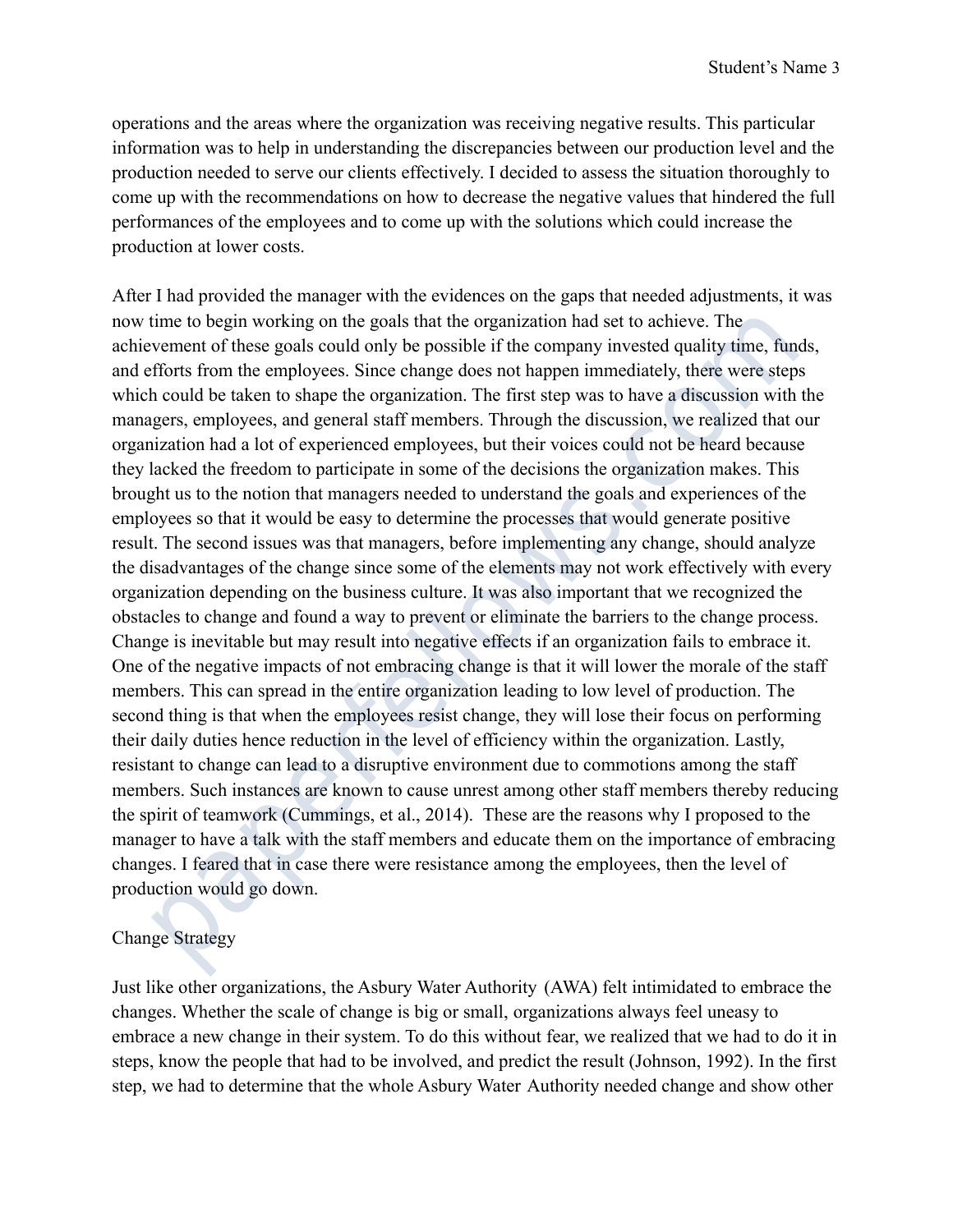staff members that the change was urgently required in order to improve on the current level of performance. We had to convince staff members with facts about the market competition and the expectations of our customers. To achieve this first objective, we made the staff members understand that the organization will be exposed to threats of future fallout in case we do not accept the changes. We also thought it wise to give the employees a reason to start thinking on the best means that can be used to involve other stakeholders so as to strengthen our change. We had to identify true leaders within our organization as well as the main stakeholders. We had to work on building the team spirit thereby identifying the team's weak areas and strengthening them (Johnson, 1992). To fulfill our vision, we realized that it was important to determine the values that were strategic to the change itself. Communicating a vision that would be achieved through the implementation of change is an important factor. Therefore, it was important to talk about the vision in every meeting so that it could stick in the minds of employees. Addressing people openly and leading by example was a major turn that the manager took to create a good communication ground with the employees (Kaplan, et al., 2001). After the successful implementation of the change, we started to analyze everything to determine exactly what went right and what went wrong. In many organizations, the projects always fail due to an early declaration of a win. It was discussed and agreed that the organization had to set long term goals so as to continue with the momentum that we had created. The managers agreed to welcome any positive change that would be brought by the employees and other stakeholders. Lastly, all the successful ideas that had been brought to be used in the daily running of the organization were taken into consideration. (ominou), 1992.). 10 unino ou visual and the change and the change to the change of the change in the change is stant were strategie to the change is the C Communicating a vision hat would be achies to that were strategie

Despite the success, there were challenges that were met during the implementation period. The first challenge was the planning problem. If one fails to plan the actions to be taken step by step, then the change is most likely to fall and would lead to more problems than the benefits expected (Kaplan, et al., 2001). To overcome this, we had to take the time to understand the changes that were to take place and the process of implementation. We also realized that not everyone was ready to embrace the change and some of our employees failed to corporate with the changes especially the top level management. But after the managers were shown the positive effects of the change on the company's operations, they agreed to it. The last issue was about communication as employees always speculate about the disadvantage of a change if brought in the organization. To avoid this, the managers held a meeting as fast as possible to clarify things and the benefit of the change.

# Benefits of the Change

These changes will create a good relationship between the top level managers plus the junior staffs. As the communication will be opened to anyone who has an idea. It is realized that most employees have experience from different firms. If they can be allowed to bring these ideas on board, then they can help in realizing potential strengths and weaknesses in the organization.